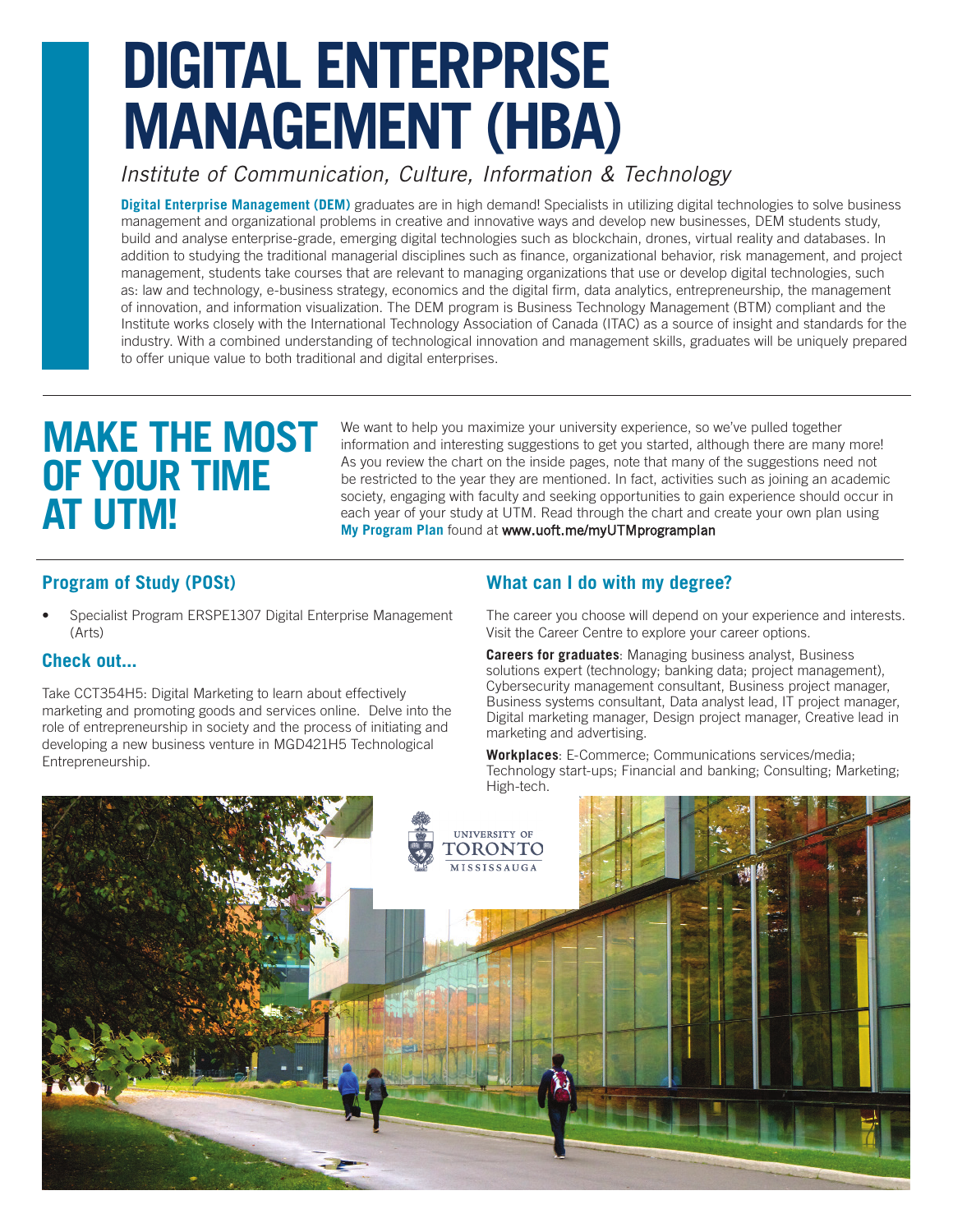# **HOW TO USE THIS PROGRAM PLAN**

Read through each year. Investigate what appeals to you here and in any other Program Plans that apply to you.

Visit **www.utm.utoronto.ca/program-plans** to create your own plan using **My Program Plan**. Update your plan yearly.



\*Consult the Academic Calendar for greater detail on course requirements, program notes and degree requirements.





|                                                 | 1 <sup>ST</sup> YEAR                                                                                                                                                                                                                                                                                                                                                                                             | 2 <sup>ND</sup> YEAR                                                                                                                                                                                                                                                                                                                                                                                                                 | 3RD YEAR                                                                                                                                                                                                                                                                                                                                                                                                                                                                                                       |                             |
|-------------------------------------------------|------------------------------------------------------------------------------------------------------------------------------------------------------------------------------------------------------------------------------------------------------------------------------------------------------------------------------------------------------------------------------------------------------------------|--------------------------------------------------------------------------------------------------------------------------------------------------------------------------------------------------------------------------------------------------------------------------------------------------------------------------------------------------------------------------------------------------------------------------------------|----------------------------------------------------------------------------------------------------------------------------------------------------------------------------------------------------------------------------------------------------------------------------------------------------------------------------------------------------------------------------------------------------------------------------------------------------------------------------------------------------------------|-----------------------------|
| <b>PLAN YOUR</b><br>ACADEMICS*                  | Enrol in courses CCT109H5, 110H5 and 112H5.<br>Choose a program of study (Subject POSt) once you<br>complete 4.0 credits. Use the Degree Explorer and the<br>Academic Calendar to plan your degree.<br>Develop foundational academic skills and strategies by<br>enrolling in a utmONE course. Build community and gain<br>academic support through LAUNCH. Join a RGASC Peer<br><b>Facilitated Study Group.</b> | Enrol in courses CCT203H5, 206H5, 219H5, 221H5,<br>224H5, 225H5 and 261H5.<br>Throughout your undergraduate degree:<br>use the Degree Explorer to ensure you complete your<br>$\bullet$<br>degree and program requirements.<br>see the Office of the Registrar and the ICCIT<br>$\bullet$<br>Undergraduate Program Coordinator.                                                                                                      | Enrol in courses CCT321H5, 324H5, 325H5, 354H5, 355H5 and<br>361H5. Attain an additional 2.0 credits from any 300/400 CCT or<br>MGD courses.<br>Consider applying for Research Opportunity Program (ROP) courses<br>CCT399Y and CCT499Y. Visit the EEU website for ROP Course<br>Prerequisites. Attend the RGASC's P.A.R.T. to enhance your research<br>skills.                                                                                                                                                | En<br>42<br><b>M</b><br>Log |
| <b>BUILD</b><br><b>SKILLS</b>                   | Use the Co-Curricular Record (CCR). Search for<br>opportunities beyond the classroom, and keep track of<br>your accomplishments.<br>Attend the Get Experience Fair through the Career Centre<br>(CC) to learn about on- and off-campus opportunities.<br>Attend the Experiential Education Fair.                                                                                                                 | Use the Career Learning Network (CLNx) to find postings<br>for on- and off-campus work as well as the Work-Study<br>program.<br>Enhance your professional communication skills with<br>the Professional Experience Certificate in Digital Media,<br><b>Communications and Technology.</b> Enrol in CCT273H5, a<br>required course for the certificate.                                                                               | Interested in information technology consulting? Why not enrol in<br>CCT341H5 and gain experience working for a real client? Speak to<br>the ICCIT Undergraduate Program Coordinator for details.<br>Attend an ICCIT Internship Information Session and learn more about<br>internships. Check your email for details.<br>Enrich your learning experience with an <b>ICCIT Media Skills workshop</b> with topics from UXD, video/audio editing to virtual reality, AI, API,<br>coding, copy writing, and more! | Co<br>CO<br>Co              |
| <b>BUILD A</b><br>NETWORK                       | Networking simply means talking to people and<br>developing relationships with them. Start by joining the<br>Digital Enterprise Management Association. Follow the<br>department @iccitutm. Attend ICCIT Council's Meet the<br>Profs Night.<br>Visit the UTM Library Reference Desk.                                                                                                                             | Do you have a professor you really like or connect with?<br>Ask them a question during office hours. Discuss an<br>assignment. Go over lecture material. Don't be shy! Learn<br>Tips On How to Approach a Professor available through the<br>Experiential Education Unit (EEU).<br>Join the ICCIT Student Mentorship Program to connect with<br>upper-year ICCIT peers and for opportunities to build your<br>professional networks. | Establish a professional presence on social media (e.g., LinkedIn).<br>Attend the DEM Young Entrepreneur's Conference. From GTA's<br>hottest start-ups to the world's most influential Fortune 500<br>companies, this is a great opportunity to network at UTM's biggest<br>business and professional conference.                                                                                                                                                                                              | Joi<br>Ma<br>Pro            |
| <b>BUILD A</b><br><b>GLOBAL</b><br>MINDSET      | Attend events held by the International Education Centre<br>(IEC), whether you are an international or domestic<br>student. Explore your culture and other cultures through<br>weekly/regular conversations, Language Conversation<br>Circles, debates, and activities to enhance your global<br>and intercultural mindset.                                                                                      | Engage in programs like the Global and Intercultural<br>Fluency Training Series (GIFTS) or learn about and prepare<br>for a future UTM Abroad Experience through the IEC to<br>strengthen and enhance your intercultural skill set, and<br>learn about other cultures while sharing your own!                                                                                                                                        | <b>Earn credits overseas!</b> Apply to study for a summer, term or year at<br>one of 140+ universities. Speak to the IEC for details about Course<br><b>Based Exchange, funding and travel safety.</b>                                                                                                                                                                                                                                                                                                         | Lea<br>tre<br>Glo<br>Car    |
| <b>PLAN</b><br><b>FOR YOUR</b><br><b>FUTURE</b> | Attend the Program Selection & Career Options workshop<br>offered by the Office of the Registrar and the CC.<br>Check out Careers by Major at the CC to see potential<br>career options.                                                                                                                                                                                                                         | Explore careers through the CC's Job Shadowing Program.<br>Considering further education? Attend the CC's Further<br><b>Education Showcase</b> . Talk to professors - they are<br>potential mentors and references.                                                                                                                                                                                                                  | What's your next step after undergrad?<br>Entering the workforce? Evaluate your career options through a CC<br><b>Career Counselling appointment</b> . Create a job search strategy -<br>book a CC Employment Strategies appointment.<br>Considering further education? Research application requirements,<br>prepare for admission tests (LSAT, GMAT) and research funding<br>options (OGS, SSHRC).                                                                                                           | Ma<br>CC<br>Wr<br>Ma        |

nsider a practical work-based experience through the internship courses CCT410H5 and CCT411H5. Speak to the **ICCIT Internship Coordinator.** 

n a professional association. Check out the **Canadian Management Professionals Association** and the **Canadian Information Processing Society (headquartered in Mississauga)**.

arn about working abroad. Read up on worldwide employment trends and industry outlooks through **GoinGlobal**. Attend the **Go Global Expo**. See if you are eligible for **International Experience Canada**.

arket your skills to employers. Get your **resume critiqued** at the CC. Attend the CC workshop **Now That I'm Graduating What's Next?**

ite a strong application for further education. Attend the CC's **Mastering the Personal Statement workshop**.

### **4TH OR FINAL YEAR**

rol in courses CCT424H5, 461H5; MGD421H5, 426H5 and 8H5. Attain 1.0 credit from CCT401H5/ 410H5/ CCT476H5/ GD415H5/ 425H5/ 427H5.

g on to ACORN and request graduation.

Revised on: 8/16/2021 Visit **www.utm.utoronto.ca/program-plans** for the online version and links.